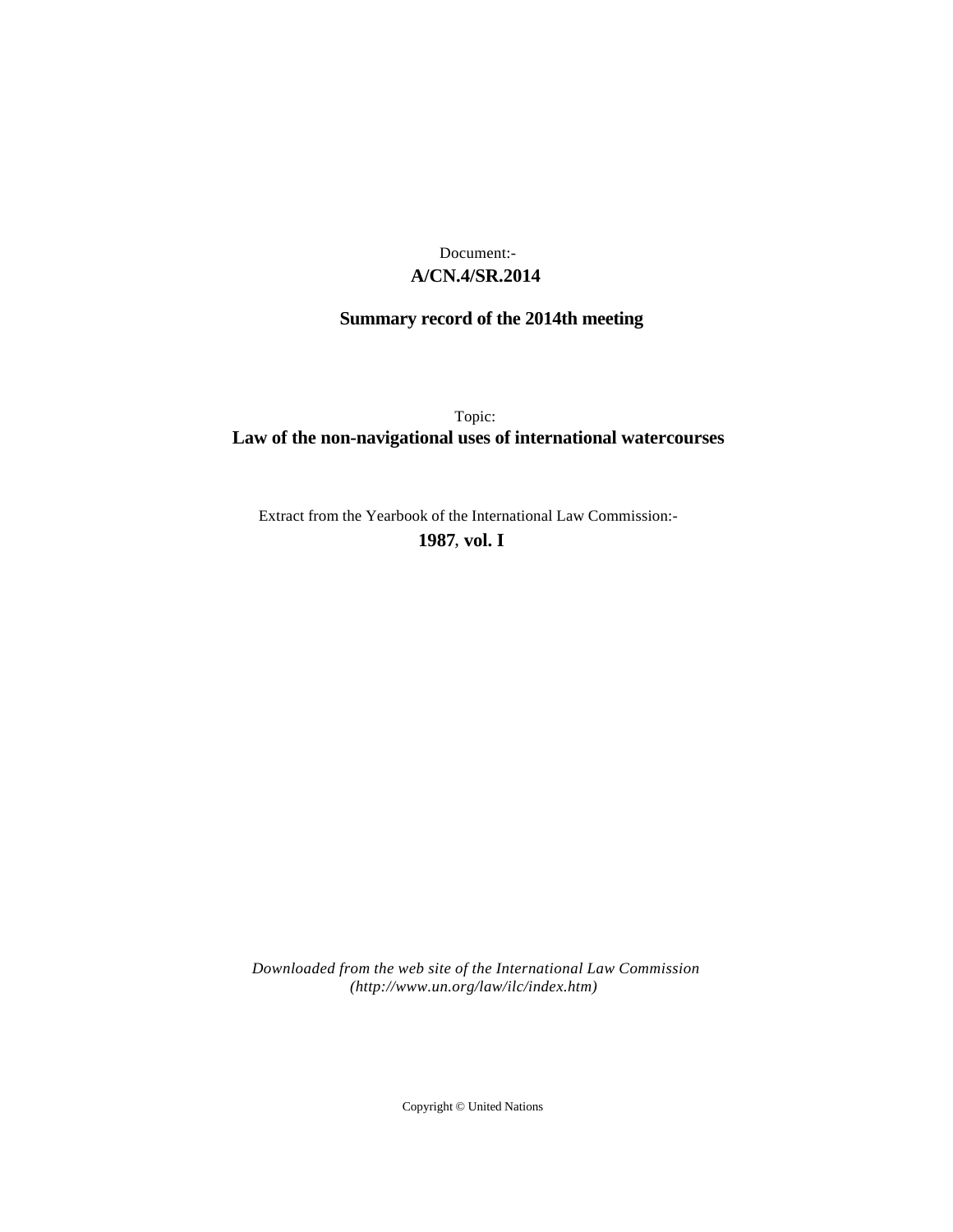the Drafting Committee so that it could find generally acceptable formulas.

65. Mr. TOMUSCHAT noted that some members of the Commission wished to refer draft articles 11 to 15 to the Drafting Committee, whereas others were against doing so because the texts had not yet reached "maturity". The difference between those two positions was, however, not very great. It was true that the principle of co-operation had been interpreted rather unilaterally in the sense of prevention of harm and, possibly, reparation for damage; but the scope of that principle could easily be enlarged. However, such a provision could be included in the draft only as an indication. He fully agreed with Mr. Graefrath (2011th meeting) that there were very fruitful forms of co-operation in the practice of States, such as river commissions, but he did not think that that form of co-operation could be imposed on a universal scale. The Commission could draw up some sort of list enumerating the different forms of cooperation, as an indication without binding force. The addition of a draft article of that kind need not hold up the work of the Drafting Committee.

66. There seemed to be agreement on the need to delete draft article 14, which stated very strict rules on responsibility—a matter that would continue to be governed by the general régime applicable. Members of the Commission also seemed to consider that the time had not yet come to propose rules on third-party settlement of disputes. He believed that, in order to fill a very definite gap in the draft, it was necessary to insert an additional draft article on structural pollution, which was a matter of particular concern to the industrialized countries.

67. Finally, he saw no need for the Special Rapporteur to draft new provisions, especially as the General Assembly expected the Commission to submit draft articles and the Commission was in a position to do so.

68. Mr. KOROMA said that, as he understood it, the duty to co-operate did not constitute a binding obligation that could give rise to penalties in the event of noncompliance. He saw co-operation as a means of preventing conflicts and of avoiding causing appreciable harm to riparian States.

69. It was regrettable that the discussion should have taken the form of a debate on whether the entire set of draft articles under discussion should be referred to the Drafting Committee. He did think that such an approach offered members a fair choice. It would be preferable, on the basis of the discussion, to decide whether any particular article or articles should be referred to the Drafting Committee.

70. He hoped that, in summing up the discussion, the Special Rapporteur would offer some suggestions to remedy a gap in the draft, which did not contain any provisions on multilateral co-operation. That point could not be left for the Drafting Committee to decide.

71. Mr. THIAM said that he thought it would be best to leave the decision on whether the draft articles should be referred to the Drafting Committee until after the Special Rapporteur had summed up the discussion. The referral of those texts to the Drafting Committee would not prevent the Special Rapporteur from proposing others, if necessary, at the Commission's next session, including provisions on forms of co-operation.

72. Mr. McCAFFREY (Special Rapporteur), replying to the questions raised by Mr. Tomuschat and Mr. Koroma concerning the inclusion in the draft of provisions on broader forms of co-operation, recalled that, in his second report (A/CN.4/399 and Add.l and 2, para. 59), he had suggested that the Commission should concentrate initially on the formulation of general principles and rules providing guidelines to be followed by States in negotiating and implementing international watercourse agreements and that, at a later stage, it could attempt to draw up articles or simply some indicative procedures to be used as models by States in making their own arrangements for co-operation with regard to the administration and management of international watercourses. As he had put it:

. . . Once that task has been accomplished, the Commission may wish to consider whether it would be advisable to go on to make recommendations concerning various forms of non-binding provisions, for example the establishment of institutional mechanisms for implementing the obligations provided for in the articles. *{Ibid.)*

The question of provisions on broader forms of cooperation, such as the joint management of watercourses, could thus be taken up at that later stage.

*The meeting rose at 1 p.m.*

## **2014th MEETING**

*Friday, 12 June 1987, at 10 a.m.*

*Chairman:* Mr. Leonardo DIAZ GONZALEZ

*Present:* Mr. Al-Baharna, Mr. Al-Khasawneh, Mr. Arangio-Ruiz, Mr. Barboza, Mr. Barsegov, Mr. Beesley, Mr. Bennouna, Mr. Calero Rodrigues, Mr. Francis, Mr. Graefrath, Mr. Hayes, Mr. Koroma, Mr. Mahiou, Mr. McCaffrey, Mr. Njenga, Mr. Ogiso, Mr. Pawlak, Mr. Sreenivasa Rao, Mr. Razafindralambo, Mr. Reuter, Mr. Roucounas, Mr. Sepulveda Gutierrez, Mr. Shi, Mr. Solari Tudela, Mr. Thiam, Mr. Tomuschat, Mr. Yankov.

**The law of the non-navigational uses of international watercourses** *(continued)* **(A/CN.4/399 and Add.l and 2,<sup>1</sup> A/CN.4/406 and Add.l and 2,<sup>2</sup> A/CN.4/ L.410,** sect. G)

[Agenda item 6]

Reproduced in *Yearbook . 1986,* vol. II (Part One).

Reproduced in *Yearbook . 1987,* vol. II (Part One).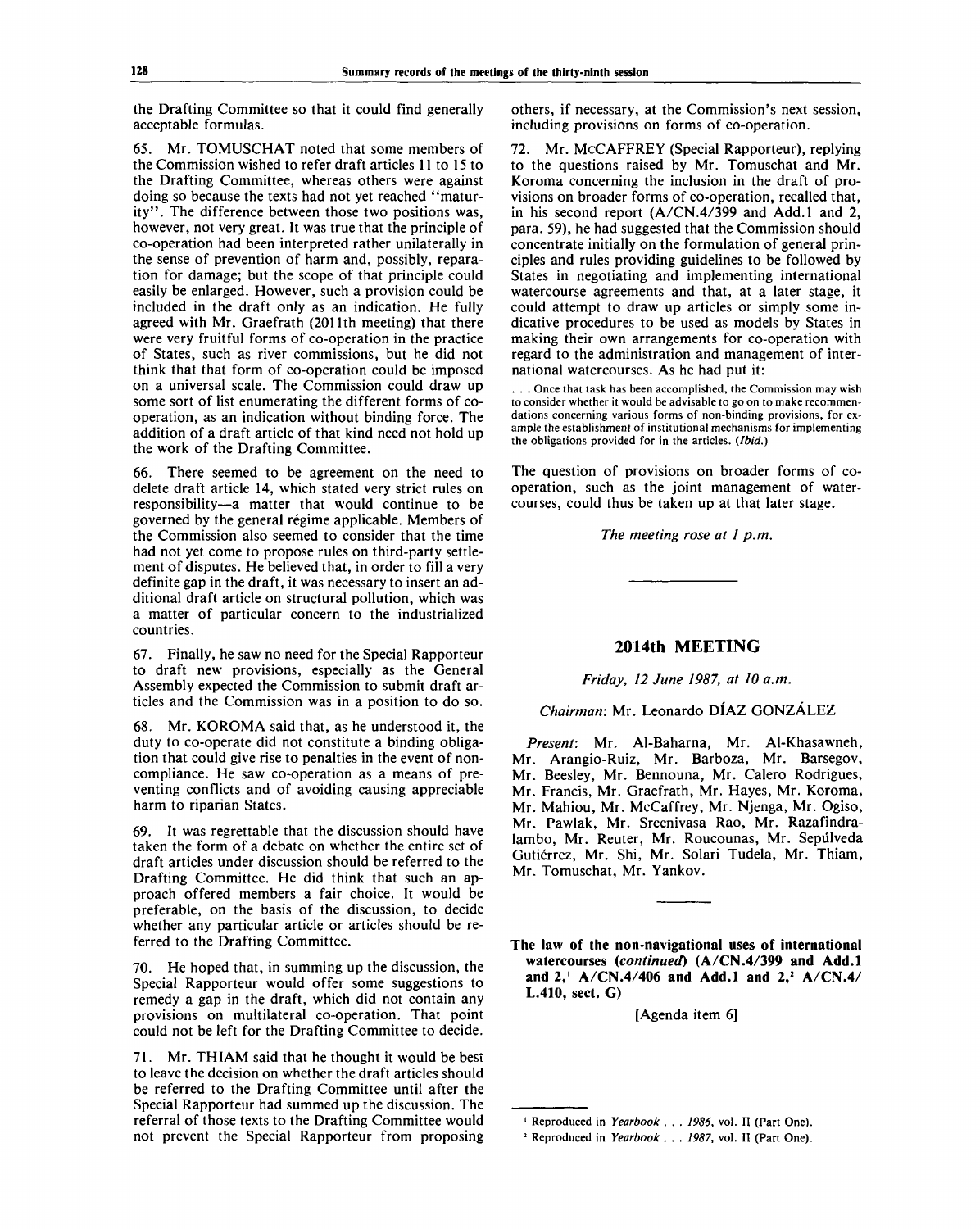#### THIRD REPORT OF THE SPECIAL RAPPORTEUR *(concluded)*

CHAPTER III OF THE DRAFT:<sup>3</sup>

ARTICLE 11 (Notification concerning proposed uses)

ARTICLE 12 (Period for reply to notification)

- ARTICLE 13 (Reply to notification: consultation and negotiation concerning proposed uses)
- ARTICLE 14 (Effect of failure to comply with articles 11 to 13) *and*
- ARTICLE 15 (Proposed uses of utmost urgency)<sup>4</sup> (con*cluded)*

1. Mr. McCAFFREY (Special Rapporteur) said that, in summing up a comprehensive discussion, he would endeavour not to repeat comments he had made earlier in response to observations or questions by members.

2. It was generally agreed that draft articles 11 to 15 as submitted in his third report (A/CN.4/406 and Add.l and 2) were designed to promote co-operation and prevent disputes. Obviously, no one intended that the provisions of the articles should serve to create disputes, but as Mr. Mahiou (2012th meeting) and a number of other members had emphasized, co-operation had to be given some kind of concrete form in the context of reconciling the needs and interests of watercourse States in regard to international watercourses. In other words, the general rule of co-operation required specific rules for it to be implemented. Some of those rules—and only some of them—were contained in articles 11 to 15, a point that should be emphasized because those articles did not cover the entire scope of co-operation as envisaged in the draft as a whole. Care should be taken not to be carried away by the notion of co-operation, to the extent of failing to provide for the legal means whereby co-operation was to be carried out.

3. A second general point was that a set of procedures was necessary not only for new uses, but also for the maintenance of an equitable allocation of the uses and benefits of international watercourses. The maintenance of an equitable allocation of uses was covered by draft article 8, paragraph 2, and the procedures concerning new uses were dealt with in draft articles 11 *et seq.* Structural or "creeping" pollution could be dealt with under article 8, paragraph 2, and more specifically in an article on pollution that would be submitted in a future report. The procedures should be formulated so as to ensure, as far as possible, that one riparian State, in its utilization of an international watercourse, did not act to the detriment of another and also that the latter State was not given an actual or effective veto over the activities or plans of the first State. As emphasized by a number of members, the right of one State to exercise jurisdiction within its territory was limited by the duty not to cause injury to other States. Only in that way could the sovereignty of all the States concerned be respected.

4. A third general point was the need to take into account the relationship between draft article 9 and draft articles 11 to 15. It had been pointed out that the duty to notify under article 11 was brought into play by "a new use . . . which may cause appreciable harm". It was not necessarily a legal wrong to cause appreciable harm. The idea of using "appreciable harm" to trigger the mechanism contained in articles 11 to 15 was to allow the notified State to determine whether the contemplated new use would result in it being deprived of its equitable share of the uses and benefits of the watercourse, an idea that was further explained in paragraph (5) of his comments on article 11. It should be stressed that the criterion of "appreciable harm" was meant to be a factual, not a legal, criterion, and it was intended to afford States an opportunity to determine whether the notifying State would, by its proposed new use, exceed its equitable share: such an excess would constitute a legal wrong. The criterion of appreciable harm was certainly not designed to force a State to admit in advance that it intended to commit an internationally wrongful act.

5. However, since the expression "appreciable harm" had led to some misunderstanding, it might be preferable to speak of a new use which "may have an appreciable adverse effect upon other watercourse States". The adjective "appreciable" would thus indicate that the duty to notify would be triggered not simply by any adverse effect, but by a factual standard that could be established by objective evidence. Actually, the meaning of the term "appreciable" had been discussed by the Commission in the commentary to article 4, provisionally adopted in 1980,<sup>5</sup> and also in Mr. Schwebel's third report.<sup>6</sup> The term "adverse effect" would not seem to have the same connotation as "harm" and would thus be more suitable for the articles under consideration. Several members, including Mr. Graefrath (2011th meeting) and Mr. Njenga (2012th meeting), favoured the criterion of an "effect" rather than "harm". Article 13, paragraph 1, should nevertheless retain the reference to "depriving the notified State of its equitable share", since that was precisely the wrong that was to be prevented. Accordingly, while the criterion for giving notice should be that the proposed new use might have an "appreciable adverse effect", the test of whether the new use could lawfully be implemented would be that it should not deprive the notified State of its equitable share of the uses and benefits of the watercourse.

6. As to the individual articles, the first issue to be examined in connection with article 11 was the use of the word "contemplates", which raised the question of the precise point in time at which a State had the duty to notify the other State or States of a contemplated new use. The notification should be early enough in the planning stage to allow meaningful consultations on the design of the project, but late enough for sufficient technical data to be available for the notified State to determine whether the new use was likely to result in ap-

<sup>3</sup> The revised text of the outline for a draft convention, comprising 41 draft articles contained in six chapters, which the previous Special Rapporteur, Mr. Evensen, submitted in his second report, appears in *Yearbook . . . 1984,* vol. II (Part One), p. 101, document A/CN.4/381.

<sup>4</sup> For the texts, see 2001st meeting, para. 33.

<sup>5</sup>  *Yearbook . . . 1980,* vol. II (Part Two), p. 119, paras. (9) *et seq.* of the commentary.

<sup>6</sup>  *Yearbook . . . 1982,* vol. II (Part One), pp. 98 *et seq.,* document A/CN.4/348, paras. 130 *et seq.*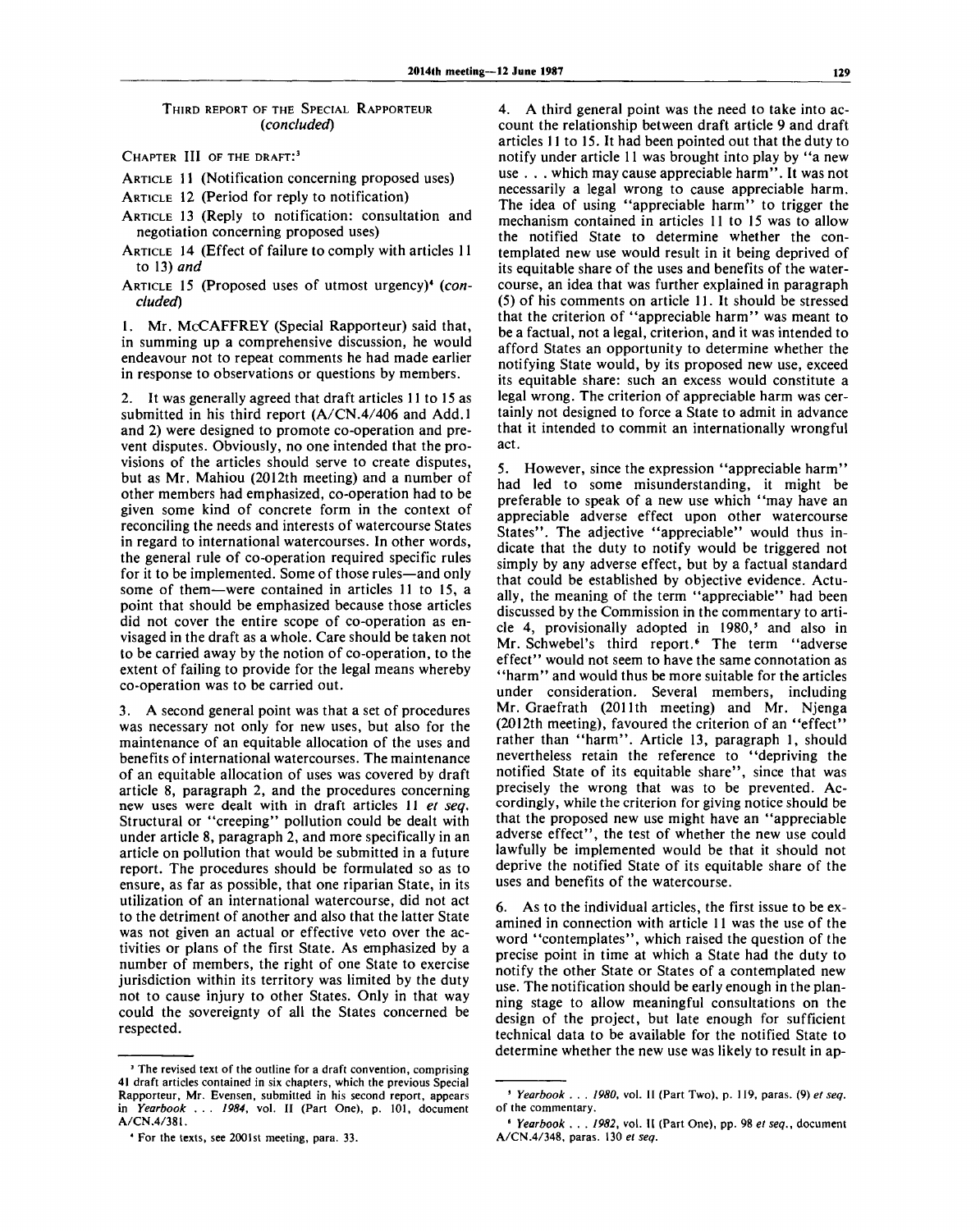preciable harm. The data should, according to article VII, paragraph 2, of the 1960 Indus Waters Treaty, be such "as may be available and as would enable the other Party to inform itself of the nature, magnitude and effect of the work", in other words of the new use (see A/CN.4/406 and Add.l and 2, para. 71). Mr. Reuter, among other members, had made a useful suggestion (2008th meeting) to the effect that the State contemplating the new use should provide notice when it had sufficient technical data for it and the notified State to determine the potential effects of the new use, and before the legal procedure to implement the project was initiated. Notification should thus be given as soon as practicable, but in any event before the watercourse State undertook, authorized or permitted the project in question. It would also appear—as rightly pointed out by Mr. Graefrath—that there would have to be an initial decision in principle by the State to begin the process of planning, feasibility studies and similar steps that usually preceded the actual authorization or initiation of a new use.

7. The use of the term "State", at the beginning of article 11, was meant, as he had already explained, to include private activities within a State. That point could perhaps be clarified in the context of fixing the time at which notification would be required, namely "before a watercourse State undertakes, authorizes or permits" the new use in question. Accordingly, there should be no problem in making it plain that the article also applied to activities by private persons that were authorized or permitted by the State.

8. The main issue regarding article 12 was the "standstill" or "suspensive" effect, and he had been asked during the discussion to indicate the authority for such an effect. It was to be found in a large number of treaties, declarations, etc. mentioned in his third report (A/CN.4/406 and Add.l and 2, paras. 43 *et seq.).* Numerous European treaties had been analysed by F. L. Kirgis in his well-known book, *Prior Consultation in International Law: A Study of State Practice*,<sup>*†*</sup> and Kirgis had concluded that European practice recognized a norm of prior consent, not just a norm of prior consultation. The requirement of consent would obviously imply a suspensive effect until consent was forthcoming.

He agreed that, in order to avoid giving the notified State a veto, provision should perhaps be made for some fixed maximum period for reply to the notification, a period that could be extended at the request of the notified State, as suggested by Mr. Solari Tudela (2013th meeting). It has to be remembered that most projects that were likely to entail appreciable adverse effects would take a number of years to plan and implement, so that in many cases even a nine-month period would not seem unreasonably long. Indeed, a fixed period would encourage early notification by the State contemplating the new use, so that it could proceed with its plans as soon as possible. Paragraph 1 should be formulated on the basis of alternative B, modified in the way he had just indicated. Paragraph 3 would then be unnecessary, and could be deleted.

10. With reference to article 13, and particularly paragraph 1, Mr. Mahiou (2012th meeting) had rightly pointed to the need not to lose sight of the obligations of the notified State. A better balance would be achieved if the notified State were required to provide a reasoned and documented explanation of its grounds for considering that a proposed new use would result in the notifying State exceeding its equitable share of the watercourse. The question whether it should also establish that the new use would cause it appreciable harm would depend largely on the Commission's final decision on the wording of article 9.

Paragraph 5 of article 13 referred to the "disputesettlement provisions of the present articles". He agreed that such provisions could usefully be set out in an annex to the draft and that the Commission could, in keeping with its usual practice, postpone a decision on whether the draft should contain such an annex. He would therefore recommend that the reference to "dispute-settlement provisions" be replaced by a reference to the means of peaceful settlement, other than negotiation, provided for in Article 33 of the Charter of the United Nations. The same change would have to be made in article 14, paragraph 1. It was worth noting that, for the present topic, where technical expertise played such a prominent role, compulsory conciliation or even fact-finding by an independent expert or experts would be the most appropriate solution. That point could, of course, be examined later.

12. Mr. Shi (2011th meeting) and other members had made suggestions for provisions specifying a time-limit to ensure that consultations, negotiations or other procedures did not unduly delay the initiation of a contemplated new use. In that regard, he would point out that the purpose of the draft articles was precisely to prevent abuse of the consultation and negotiation process by a State in order to prolong the proceedings. Paragraph 4 of article 13 was intended to deal with that point, but it might well be advisable to spell out the idea. That could be done either by providing that the process of confirming or adjusting the determination in question must not unduly delay the initiation of the proposed new use or by establishing a specific period of time within which those consultations and negotiations had to take place.

13. Of course, abuse was always possible, regardless of whether the present approach of article 13 was adopted, one that might favour the notified State, or whether provision was made for cutting off the negotiations, an approach that might favour the notifying State. Either type of procedure could be exploited by the party that stood to benefit most, but it had to be presumed that, at some point, the parties would act in good faith, as that concept was construed in the *Lake Lanoux* arbitral award (see A/CN.4/406 and Add. 1 and 2, para. 73 (c)).

14. Article 14 had also been criticized for being unbalanced and tipped in favour of the notified State. He therefore proposed that a number of steps be taken to redress the balance. First, in paragraph 1, it should be made clear that failure to notify did not necessarily signify that the State contemplating a new use had failed to comply with article 11; it might simply mean that the

<sup>7</sup> Charlottesville (Va.), University Press of Virginia, 1983.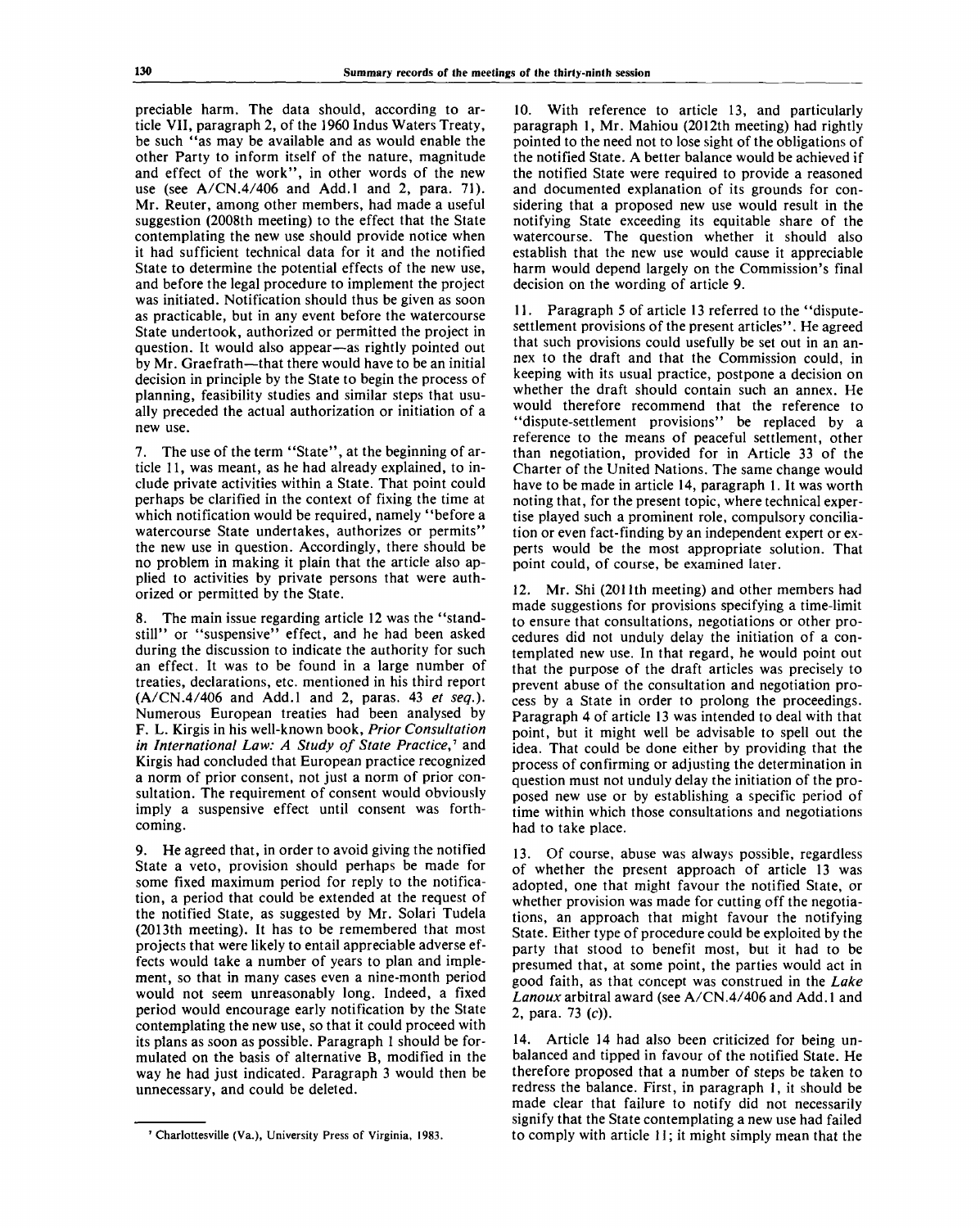State in question had arrived at the conclusion that the proposed new use would not have an appreciable adverse effect on other States or cause them appreciable harm.

15. Article 14 could also include a provision requiring a State which believed it might be adversely affected by a new use to provide a reasoned and documented explanation of its grounds for considering that the proposed new use would result in the notifying State exceeding its equitable share of the watercourse. That provision would correspond to the one he had suggested including in article 13, paragraph 1. Of course, such an explanation would be possible only to the extent that the notified State possessed adequate information concerning the proposed use.

16. The subsequent procedures would then parallel those in article 13: consultation and, if necessary, negotiation and further procedures aimed at adjusting the notified State's determination or the notifying State's plans, so as to preserve an equitable balance in the uses and benefits of the watercourse.

17. The reference in paragraph 2 of article 14 to article 9, which stipulated the obligation to avoid causing appreciable harm, should perhaps be replaced by a reference to article 6, which laid down the obligation of equitable utilization. It had rightly been pointed out that the proviso at the end of paragraph 2 should be amended so as to refer to article 11 and to only paragraphs 1 and 2 of article 12. The Commission seemed to be generally agreed that paragraph 3 was not necessary, since the notifying State would, in any event, be responsible for a breach of its international obligations. The paragraph could therefore be deleted without loss to the system of procedural rules as a whole.

18. Some members regarded article 15 as indispensable, whereas others thought that a more precise definition of the term "utmost urgency" was necessary. Yet others considered that the article provided a loophole that would allow States to avoid their obligations under articles 11 to 14. His own view as Special Rapporteur was that some provision should be made for that kind of situation. What was needed was greater clarification of the criterion of "utmost urgency", or possibly of what kinds of situation would permit a State to proceed with a new use without wating for a reply. That task could conveniently be left to the Drafting Committee. Paragraph 3 could be deleted for the same reasons as the corresponding paragraph of article 14.

19. It should not be forgotten that articles very similar to the ones under consideration had been discussed both in 1983 and in 1984. The texts proposed by Mr. Evensen in 1983 had been criticized by some members as too favourable to the notified State. They had been reworded and, in 1984, had been criticized as being too favourable to the State proposing the new use. Clearly, if the present articles were redrafted and submitted again in 1988, the same situation was likely to arise. There would never be unanimity within the Commission on so delicate a subject; compromise solutions would have to be found and the best place to begin that process was in the Drafting Committee. Articles 11 to 15 formed a coherent whole and the Drafting Committee would

have difficulty in dealing with one or two of them in isolation. He therefore proposed that they all be referred to the Drafting Committee for consideration in the light of the discussion, including the proposals he had just made.

20. The CHAIRMAN thanked the Special Rapporteur for his summing-up and invited the Commission to consider the Special Rapporteur's proposal.

21. Mr. CALERO RODRIGUES said that he supported the Special Rapporteur's proposal, but would point out that one question had not been answered. A time-limit was specified for the reply by the notified State and the Special Rapporteur was proposing a maximum rather than a minimum period. He would like to know how long the standstill clause would operate. It was not clear whether it came to an end with the consultations or with the negotiations. The expiry of a fixed period of time was one conceivable solution.

22. Mr. McCAFFREY (Special Rapporteur) said that the question raised two different problems: first, the actual period for reply, and secondly, the period during which negotiations would be held for the purpose of arriving at mutual adjustments. Provision would have to be made for some kind of limit on the suspensive effect with respect to both periods. Clearly, the standstill clause would have to operate during the adjustment of plans by the two States concerned. Two approaches were possible. One was to specify that the consultations and negotiations must not unduly delay the initiation of the project. The other was to lay down a specific timelimit. In that regard, a period of nine months would seem adequate. He had refrained, however, from suggesting a definite period, in the hope that an acceptable compromise would be reached to allow for all the positions taken by members.

23. Mr. Sreenivasa RAO said that, in his helpful summing-up, the Special Rapporteur had not covered all the points raised during the discussion. He therefore suggested that, when the articles were referred to the Drafting Committee, the Committee's terms of reference should be more flexible than usual and broad enough to take into account all the matters that had been raised.

24. Mr. REUTER said that any member of the Commission who did not sit on the Drafting Committee was entitled to submit suggestions in writing. Personally, he considered that the discussion on articles 11 to 15 could not be usefully continued in plenary. He wished to congratulate the Special Rapporteur on his moderation and conciliatory spirit.

25. Mr. McCAFFREY (Special Rapporteur) explained that he had done his best, on the basis of his own notes, to reply as fully as possible to the points raised during the discussion. He wished to apologize for not being able to deal with every single question: that would have been possible only with the help of the summary records, which took some time to produce but would be available to the Drafting Committee when it came to consider articles 11 to 15.

26. As to the Drafting Committee's terms of reference, it was the usual practice for the Commission to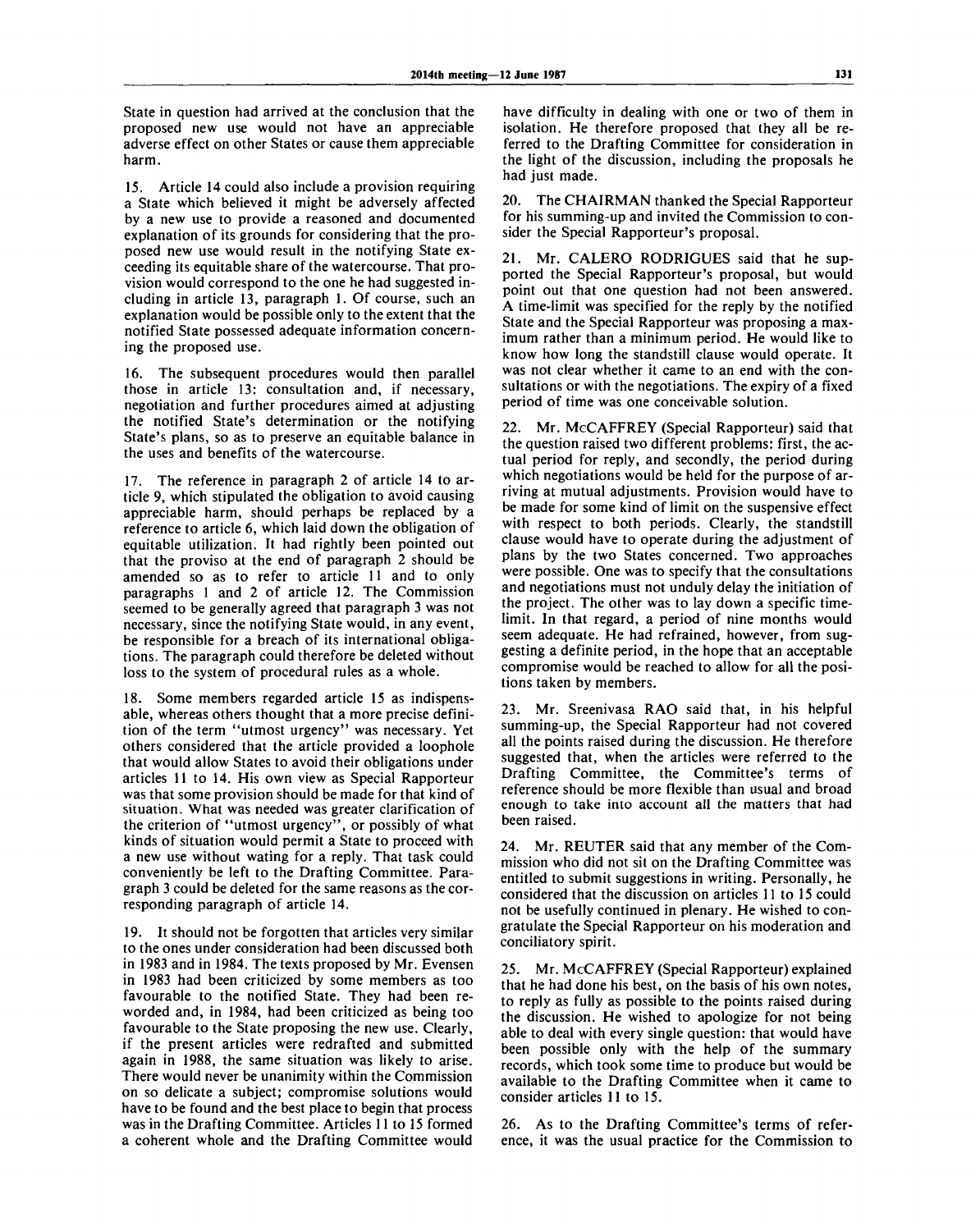refer draft articles to the Committee for consideration in the light of the discussion. The Committee would thus take into account all the points made during the debate, and not merely those to which he had been able to refer in his necessarily summary exposition.

27. Mr. BENNOUNA said that he, too, wished to congratulate the Special Rapporteur on his openmindedness and his grasp of the discussion, as revealed in the suggested changes, which took full account of the comments made by members. Thanks to the Special Rapporteur's summing-up, the debate had proved constructive and had enabled the Commission to make progress in its understanding of the draft articles. It would be preferable to refer all the articles to the Drafting Committee, but he wondered whether the Committee should not first complete the substantive provisions, particularly draft article 9, before examining the procedural provisions.

28. The CHAIRMAN pointed out that a decision to refer the procedural articles to the Drafting Committee would not imply any kind of priority upon them.

29. Mr. BEESLEY said that he strongly supported the Special Rapporteur's proposal. He had been impressed by the Special Rapporteur's willingness to accommodate the different views expressed. For his own part, he preferred the concept of accommodation to that of compromise. As a result of the Special Rapporteur's efforts, the articles would be much more acceptable to States.

30. Surely it would be enough to refer the articles to the Drafting Committee for consideration in the light of the discussion, for there was no material difference between the suggestions made by Mr. Sreenivasa Rao and those made by Mr. Reuter. During the discussion, some members had said that articles 11 to 15 were not yet ripe for referral to the Drafting Committee. Following the Special Rapporteur's summing-up, the situation had changed and the Committee could fulfil its traditional role of bridging the existing differences, a task which went well beyond mere drafting.

31. He wished to point out that the Commission would be judged on an important issue. Everyone knew that water was a diminishing resource, but pollution was not a diminishing problem. Moreover, disputes between States were bound to occur and the questions involved could not be left for settlement on a purely bilateral or regional basis. That was why the Commission was working on a "framework convention", although he would prefer the term "umbrella convention", which had already been used in other contexts.

32. The Chernobyl incident had raised a number of issues and, to its credit, the country concerned had adopted a co-operative regional approach to some of the problems involved. Another case was the recent catastrophic pollution of the Rhine and the action taken by Switzerland in that connection. He therefore reluctantly supported the Special Rapporteur's suggestion that paragraph 3, relating to liability, should be deleted from articles 14 and 15.

33. Mr. GRAEFRATH said he had initially thought that the Drafting Committee might have difficulty

reconciling the various positions adopted during the discussion. In the light of the Special Rapporteur's summing-up, however, he would not object to referral of articles 11 to 15 to the Drafting Committee.

34. Mr. NJENGA said that he, too, endorsed the proposal to refer articles 11 to 15 to the Drafting Committee.

35. Mr. AL-BAHARNA said that certain views and proposals regarding articles 11 to 15 had yet to be considered and might lead to a discussion of substantive issues in the Drafting Committee, which should be concerned with matters of drafting. The Special Rapporteur could therefore perhaps be asked to redraft the articles to reflect the views that had been expressed in the Commission, before they were referred to the Drafting Committee. That would assist the Committee in its task and also save time.

36. Mr. THIAM said that he welcomed the changes suggested by the Special Rapporteur to accommodate the views expressed by members. As usual, the Drafting Committee would not fail to take them into account. In his opinion, the Special Rapporteur should not be asked to recast the draft articles and submit them again to the Commission.

37. Mr. BARSEGOV thanked the Special Rapporteur for taking account of the views expressed by members of the Commission, but thought that it would be preferable to revise the draft articles before submitting them to the Drafting Committee, a course that would simplify the Committee's task. Unquestionably, the more thorough the preparation of the texts submitted to the Drafting Committee, the faster it could deal with them. Apart from those pragmatic considerations, matters of principle were involved. There was a wide divergence of views in the Commission concerning the articles which had been discussed, and many suggestions had been made. Taking them into account was not a matter of drafting; it called for analysis, reflection and the preparation of new texts. He was convinced that the Special Rapporteur could perform that task, as was clear from his summing-up.

38. Generally speaking, differences of opinion on matters of principle would not be eliminated by referring draft articles to the Drafting Committee. On the contrary, such an approach would protract the work of the Drafting Committee and, at a later stage, severely slow down the work of the Commission itself, especially on such topics as the draft Code of Offences against the Peace and Security of Mankind. The fact that the first 10 draft articles on the present topic had been discussed in the Drafting Committee could not serve as an example, because they related to more general aspects, whereas the Commission was now engaged in examining articles of a specific nature, to which there were different approaches. There was no reason to fear that the debate would be reopened; that would happen only if the Special Rapporteur failed to take into account the opinions expressed by members of the Commission, and that was not the case in the present instance.

39. Furthermore, the Commission should not lose sight of the fact that the General Assembly would judge its performance by reference to its methods of work. It